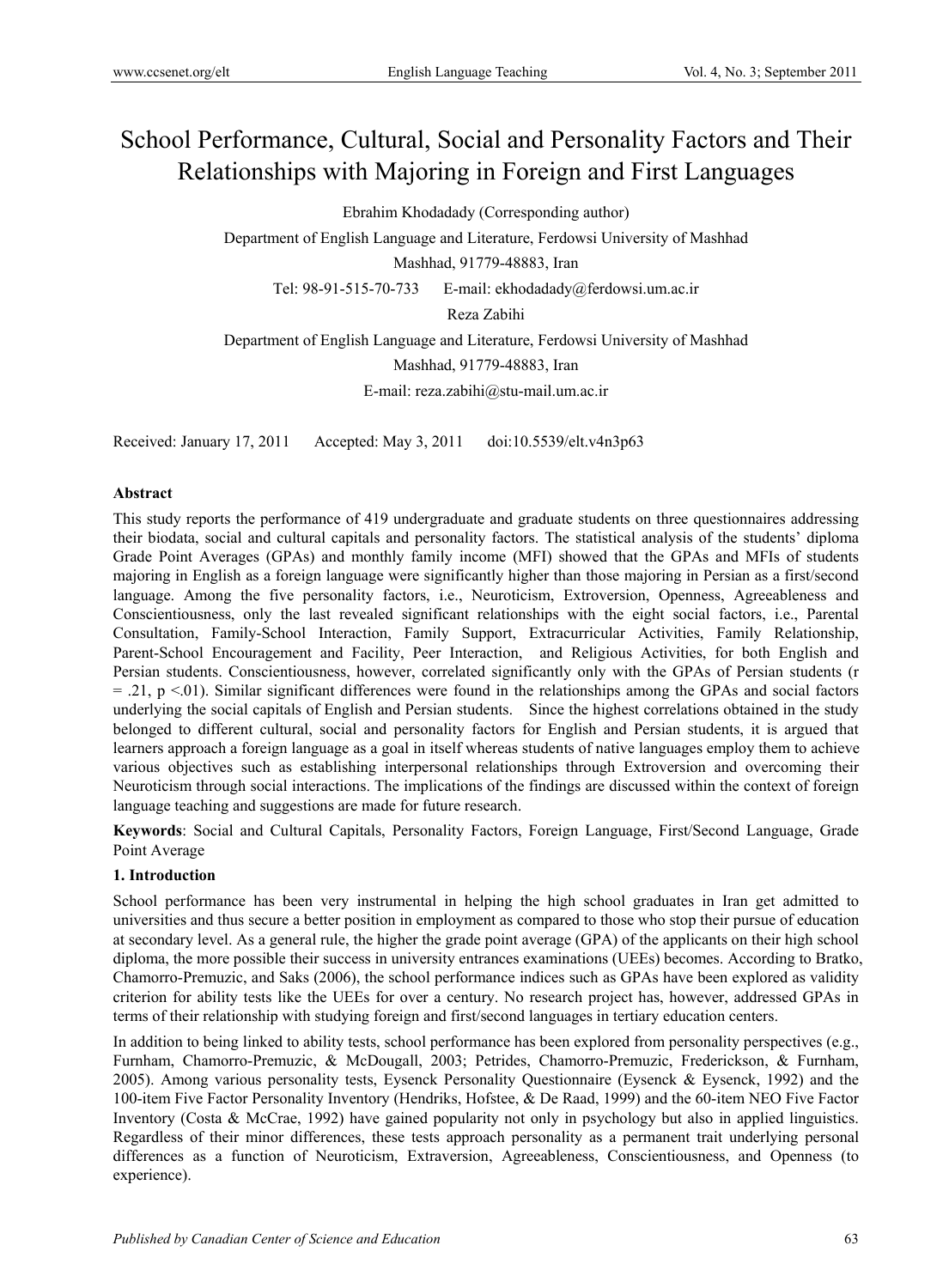Bratko, Chamorro-Premuzic, and Saks (2006), for example, along with various types of ability tests, administered the Croatian version of 100-item Five Factor Personality Inventory (FFPI) to 255 school pupils and found partial correlations (controlling for intelligence) of .19, .46, -.19 between mean score grades (MSG), i.e., indices of academic performance (AP), and Extraversion, Conscientiousness, and Neuroticism, respectively  $(p < .01)$ . Based on their findings they announced that "as in previous studies, Conscientiousness was the most significant personality correlate of  $AP -$  and in fact the only trait to match the predictive power of intelligence and be significantly associated with MSG in both self- and peer-ratings" (p. 136).

In a somewhat similar study, Kiany (1998) employed the Persian version of the 100-item Eysenck Personality Questionnaire validated by Hosseini, Mehryar and Razavi (1973) and Nikjoo (1982) to explore the relationship between the average GPAs obtained on diploma, bachelor and Master degrees and extraversion. These average GPAs were obtained from 40 non-English major postgraduate Iranian students who were doing their PhD in England. Upon administering the personality test, Kiany correlated the average GPAs with the participants' scores on the EPQ and could not find any significant relationship between the GPAs and its extraversion section.

The main purpose underlying Kiany's (1998) study was to solve the conflict between psychologists and applied linguists. While the psychologists Eysenck and Eysenck (1985), for example, believed that "at all ages from about 13 or 14 upwards … introverts show superior academic attainment to extraverts" (p. 321), some applied linguists such as Brown (1987) believed the opposite held true in foreign language learning. Skehan (1989) emphasized the latter's position by declaring that "an extremely interesting aspect of applied linguistics research is that the desirable end of the extraversion – introversion continuum has been taken to be extraversion" (p. 101).

The present study explores not only Extroversion but also Neuroticism, Agreeableness, Openness and Conscientiousness in relation to GPAs and approaches them from social and cultural capital perspectives and thus addresses a very important issue in applied linguistics. First, it attempts to find out whether there is any significant difference in the diploma GPAs of students who are currently studying English as a foreign language and those who major in Persian as a first-language in two universities in Mashhad, Iran. Then it tries to trace the possible difference in the social and cultural capitals of these students on the one hand and their personality factors on the other. It is assumed that the field of study might be significantly related not only to the diploma GPAs but also to the personality as well as social and cultural capitals of their pursuers.

# **2. Methodology**

# *2.1 Participants*

Four hundred nineteen freshman, sophomore, junior and senior undergraduate students took part in the research voluntarily. However, seventeen questionnaires were excluded from analysis due to incomplete responses given either on the Social and Cultural Capital Questionnaire or NEO Five-Factor Inventory. Out of the remaining 402 participants, 172 were majoring in Persian language and literature (henceforth Persian) and 230 in English language and literature and Teaching English as a Foreign Language (henceforth English). While 319 (79%) were female, only 83 (21%) were male. Their age ranged between 18 and 37 (Mean = 21.88, SD = 3.36). They spoke Persian (n = 369,  $\%$  = 98.5) and Turkish (n = 369,  $\%$  = 1.5) and were studying at Ferdowsi University of Mashhad and Azad University, Mashhad branch.

# *2.2 Instrumentation*

Three questionnaires were employed in the study, i.e., Biodata, Social and Cultural Capital Questionnaire and NEO Five-Factor Inventory.

# 2.2.1 Biodata Questionnaire

The Biodata Questionnaire consisted of five questions related to the participants' age, gender, monthly family income, first language, and the grade point average (GPA) they had gained when they graduated from high school with a diploma certificate. In order to insure the validity of self-reported GPAs, the registers' office was consulted by choosing the names of forty participants, i.e., ten percent, and checking their academic files in both Ferdowsi University of Mashhad and Azad University. With some minor differences in decimals, the self-reported scores matched the GPAs on the files.

# 2.2.2 Social and Cultural Capital Questionnaire (SCCQ)

The Persian social and cultural capital questionnaire (SCCQ) designed by Khodadady and Zabihi (2011) was employed in this study. It consisted of 35 items developed on the most frequently cited social and cultural capital indicators collected by Dika and Singh (2002) and Laureau and Weininger (2003). Three items were, however, excluded from the SCCQ used in this study because they did not load acceptably, i.e., 0.30 or higher, on the ten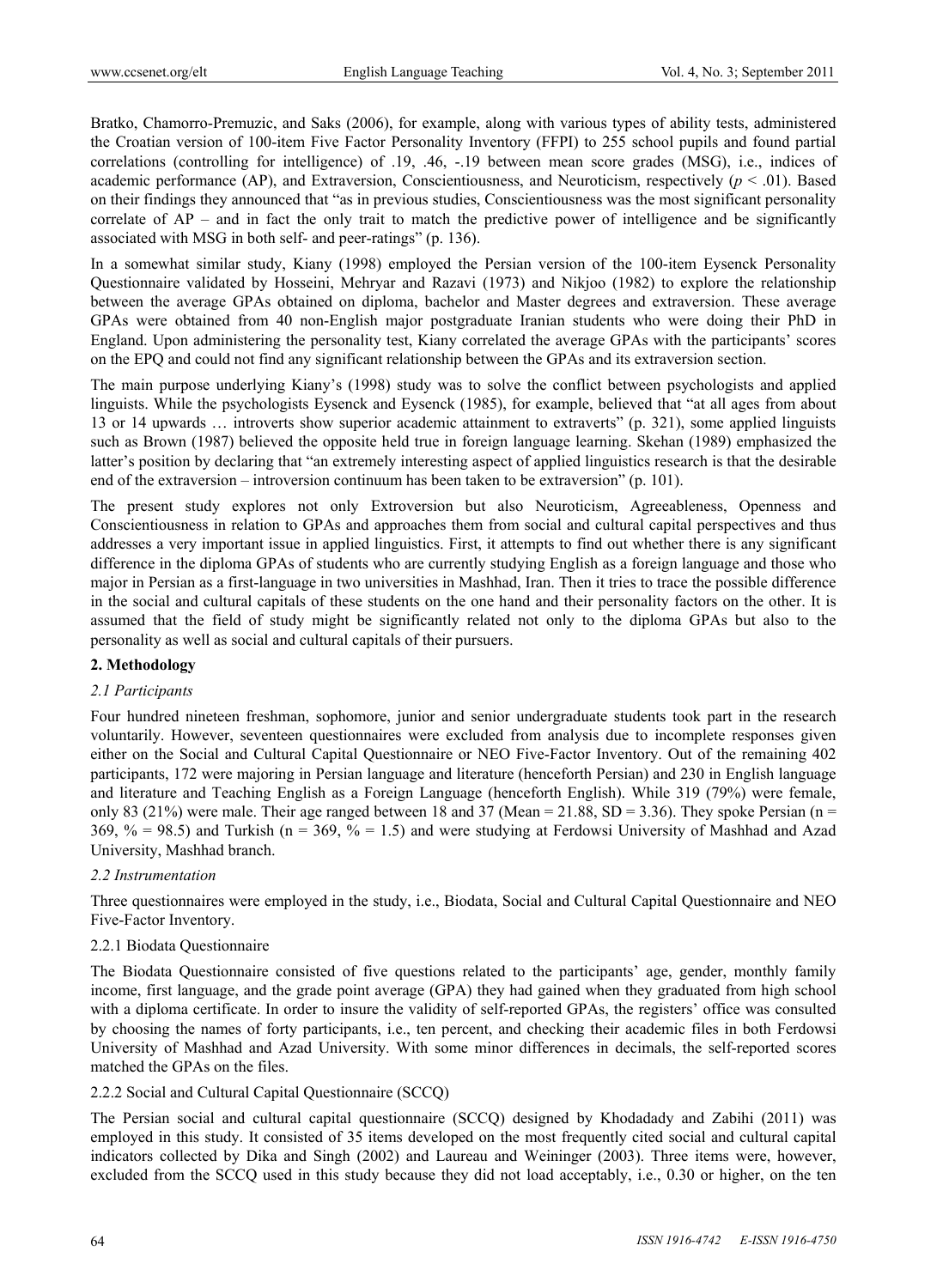factors extracted by Khodadady and Zabihi, i.e., item 1, *I enjoy listening to classical music*, item 3, *I am a cultured person*, and item 16, *I see my grandparents weekly*.

The items cross loading on two or more factors were, furthermore, treated as separate items contributing to the factors extracted. For example, since item 23, i.e., *At home, my parents keep track of my progress*, loaded on three factors, i.e., Family Support, Parental Consultation, and Parent-School Encouragement and Facility in Khodadady and Zabihi's (2011) study, it was treated as three separate items. (This is a normal practice in the development of questionnaires employed in social sciences. For example, item 11, *I feel sure of myself in most situations*, in Bar-On's (1997) questionnaire dealing with emotional intelligence is used as two separate items contributing to optimism and self-regard as components of two different competences forming emotional intelligence, i.e., general mood and interpersonal.

Table 1 presents the factors extracted by Khodadady and Zabihi (2011). As can be seen, eight items constitute cultural capital subscale and the remaining 24 items comprise the social capital sub scale. (The 32-item questionnaire is given in Appendix.) The reported reliability coefficient for the 35-item SCCQ was 0.87. The same reliability coefficient was obtained in the present study for the 32-item SCCQ, indicating that the items lacking acceptable loading on extracted factors did not contribute to the reliability estimates of the questionnaire.

# 2.2.3 NEO Five-Factor Inventory

The Persian version of NEO Five Factor Inventory (NEO-FFI) developed by Costa and McCrae (1992) was used to measure the personality traits of participants and find their relationship with social and cultural capitals. Garoosi, Mehryar, and Ghazi Tabatabaii (2001) validated it in Iran by administering the NEO-FFI to 1717 university students, 930 male and 787 female. Similar to Costa and McCrae's findings, they extracted the same five factors, i.e., Neuroticism, Extraversion, Openness, Agreeableness, and Conscientiousness, having the reliability alpha coefficients of .86, .73, .56, .68, .87, and .86, respectively.

# *2.3 Procedure*

A test booklet having three sections was designed and administered in one session to the participants in person. It consisted of the items related to biodata, social and cultural capitals and the NEO Five Factor Inventory. After arranging with the pertinent instructors, the booklets were taken to regular classes and administered to the students by the researchers. Since all the items were in Persian, the mother or second language of participants, the researchers did not face any questions related to the items.

# *2.4 Data Analysis*

The descriptive statistics related to the participants' grade point averages (GPA) on their high school diploma were calculated by utilizing the SPSS version 16.0. The GPAs were then correlated with the two logically established cultural and social capital subscales explored by the questionnaire validated by Khodadady and Zabihi (2011). They were also correlated not only with the ten factors extracted in the cited reference but also with the five personality factors measured by the Persian version of the 60-item NEO-FFI to test the following five hypotheses.

1. There will be no significant difference in the GPAs gained by students of English and Persian.

2. There will be no significant difference in the monthly family income of English and Persian students.

3. The significant correlations between the GPAs of English and Persian students with the five personality factors will be similar.

4. The cultural capitals of English and Persian students will show similar correlations with their personality factors.

5. The social capitals of English and Persian students will show similar correlations with their personality factors.

#### **3. Results and Discussions**

Table 2 shows the descriptive statistics related to the participants' grade point averages (GPAs) on their high school diploma. As can be seen, the GPA of English students (17.5) is higher than those of the Persian (16.7). The independent sample t-test of the data showed that the difference in the GPAs is highly significant ( $t = -4.495$ ; df = 384 *p* <.001) and thus disconfirmed the first hypothesis that *there will be no significant difference in the diploma GPAs gained by students of English and Persian*. These results indicate the academic superiority of English students over the Persian.

As can also be seen in Table 2, the income of English students is higher than their Persian counterparts, i.e., almost 912,000 tomans and 687,000, respectively. (At the time of research each one thousand tomans was exchanged with one American dollar.) The independent sample t-test showed that the difference in the income is very significant ( $t =$ -2.823; df = 327 *p* <.005) and thus disconfirmed the second hypothesis *there will be no significant difference in the*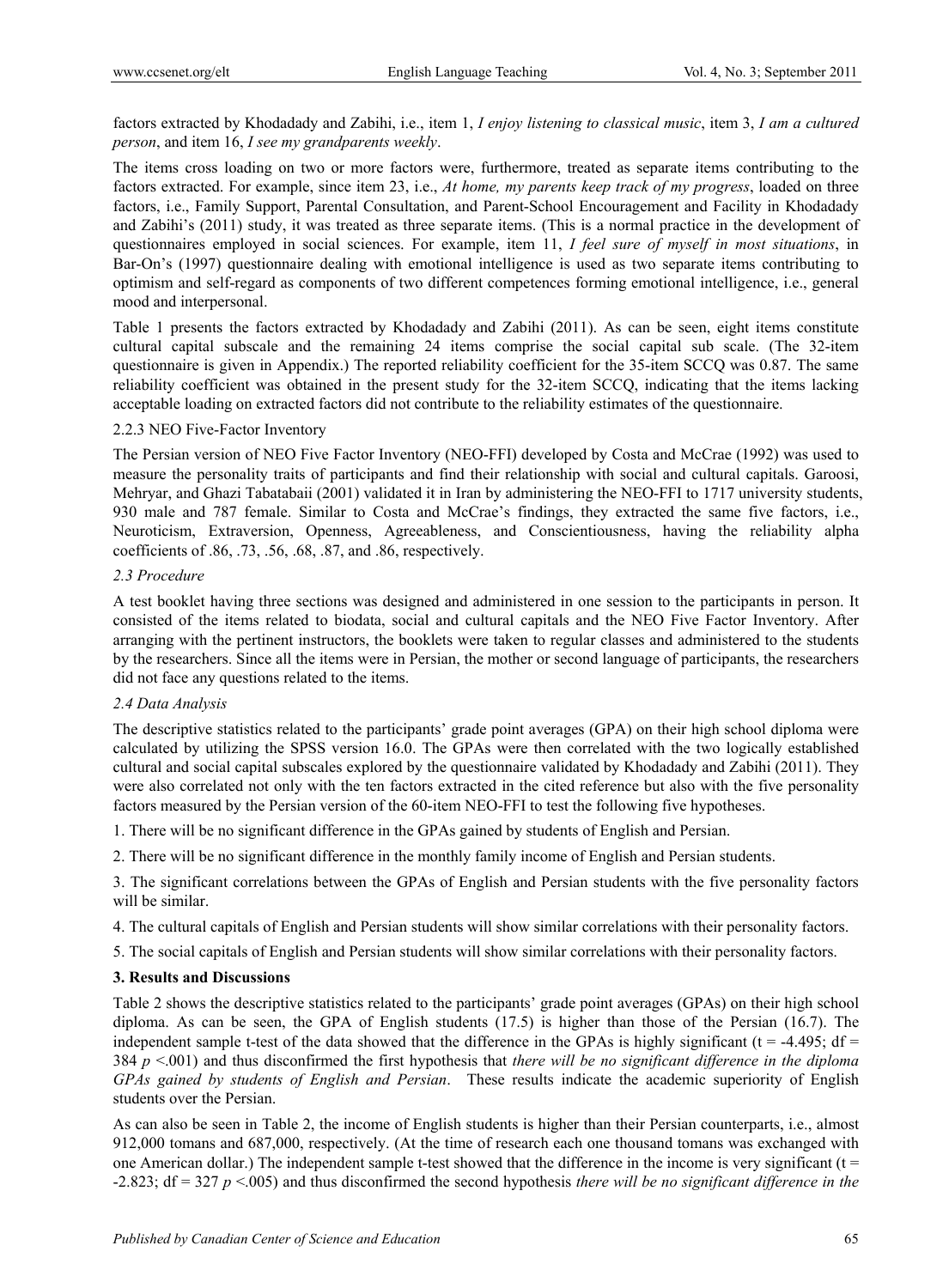*monthly family income of English and Persian students*. These results show that the English students enjoy a significantly higher economic status than those of the Persian.

Table3 presents the descriptive statistics of the items comprising the five personality factors measured by NEO-FFI. As can be seen, the most and least reliable factors are Conscientiousness and Openness, i.e., 0.87 and 0.48, respectively. The reliability coefficients obtained in this study are, however, fairly similar to what Garoosi, Mehryar and Ghazi Tabatabaii (2001) obtained in their study. While they obtained an alpha of .56 for Openness after administering the NEO-FFI to 1717 university students, the same section of the test in this study reached a reliability level of .48 with 402 students and thus it can be viewed as fairly acceptable.

Table 4 presents the descriptive statistics of social and cultural capital questionnaire (SCCQ). As can be seen, not only does the SCCQ itself enjoy a highly reliable coefficient, i.e.,  $\alpha = .87$ , its constituting factors are also fairly reliable. The Religious Activities and the Peer Interaction were the only factors whose reliability coefficients were low, i.e., .49 and .52, respectively. Considering the number of their constituting observed variables, however, these coefficients are deemed to be acceptable.

Table 5 presents the correlation coefficients among the students' GPAs and their cultural and social capitals as well as their personality factors. As can be seen, only social capitals are significantly related to the GPAs of English, i.e.,  $r = .17$ ,  $p < .05$ , and Persian  $r = .24$ ,  $p < .01$ . While only almost *three* percent of English students' GPAs is explained by their social capitals, it accounts to nearly *six* percent for Persian students. The relationship between school performance and social capitals becomes more transparent when the factors forming these capitals are taken into account.

Among the five factors measured by NEO-FFI, only *Openness* to experience shows significant relationship with the GPAs of English students whereas the Conscientiousness and Extraversion reveal higher correlations with the GPAs of Persian students and thus disconfirm the third hypothesis that *the significant correlations between the GPAs of English and Persian students with the five personality factors will be similar*. The dissimilarity in the two groups might be explained by resorting to the relationship found between Openness and intelligence which is instrumental in school/academic performance.

If GPAs are accepted as indicators of intellectual competence, then the results of this study are in line with those showing moderate correlations between Openness and intelligence measures (e.g., Ashton, Lee, Vernon, & Jang, 2000; Austin, Deary, & Gibson, 1997; Bates & Shieles, 2003; Brand, 1994; Chamorro-Premuzic, Moutafi, & Furnham, 2005; Demetriou, Kyriakides, & Avraamidou, 2003; DeYoung, Peterson, & Higgins, 2005; Gignac, 2005; Harris, Vernon, Olson, & Jang, 1999).

The findings presented in Table 5 above are also in line with Neiman, Frohlich, Stern, and Todesco's (1996) study in which they could not find any evidence to support extroversion as a significant characteristics of good foreign language learners. The non-significant correlation between the diploma GPA of English students also lend support to what Busch (1992) found. In her study introvert Japanese learners of English outperformed their extrovert counterparts and led to Brown's (2000) abandonment of his 1987 position regarding the superiority of extroverts and suggesting that "introverts may have the patience and focus to attend to clear articulation in a foreign language" (p. 156).

The most interesting finding of the present study is the significant relationship between the Persian students' GPA and extroversion, i.e.,  $r = .17$ ,  $p < .05$ . This relationship can be explained by resorting to the correlations between GPAs and cultural and social factors as shown in Table 6. As can be seen, the highest correlation between the GPAs and social factors for Persian students belong to Family Relationships, i.e.,  $r = .31$ ,  $p < .01$ , whereas for the English it is Parent-School Encouragement and Facility, i.e.,  $r = .34$ ,  $p < .01$ . This means that while the Persian students employ their first language to relate to the family, practice Extroversion in the safe and secure sessions of Parental Consultation and receive their support, the English students can use their English only in educational settings and thus fail to become as extrovert as their Persian counterparts in their foreign language.

The findings of this study are, however, in conflict with those specifying Conscientiousness as the most consistent personality predictor of academic performance (e.g., Blickle, 1996; Busato, Prins, Elshout, & Hamaker, 2000; Chamorro-Premuzic & Furnham, 2003a, 2003b; De Raad, 1996; Furnham et al., 2003; Hirschberg & Itkin, 1978). After administering the NEO to 255 Croatian school pupils, Bratko, Chamorro-Premuzic, and Saks (2006), for example, found a correlation coefficient of .46  $(p \le 0)$  between the students' mean score grade and Conscientiousness and thus announced that "high scorers on Conscientiousness tend to be organized, achievement-oriented, reliable and hard-working" (p. 135). Although the GPAs of English students are significantly higher than those of Persian, the GPAs of the latter reveal higher significant relationships with their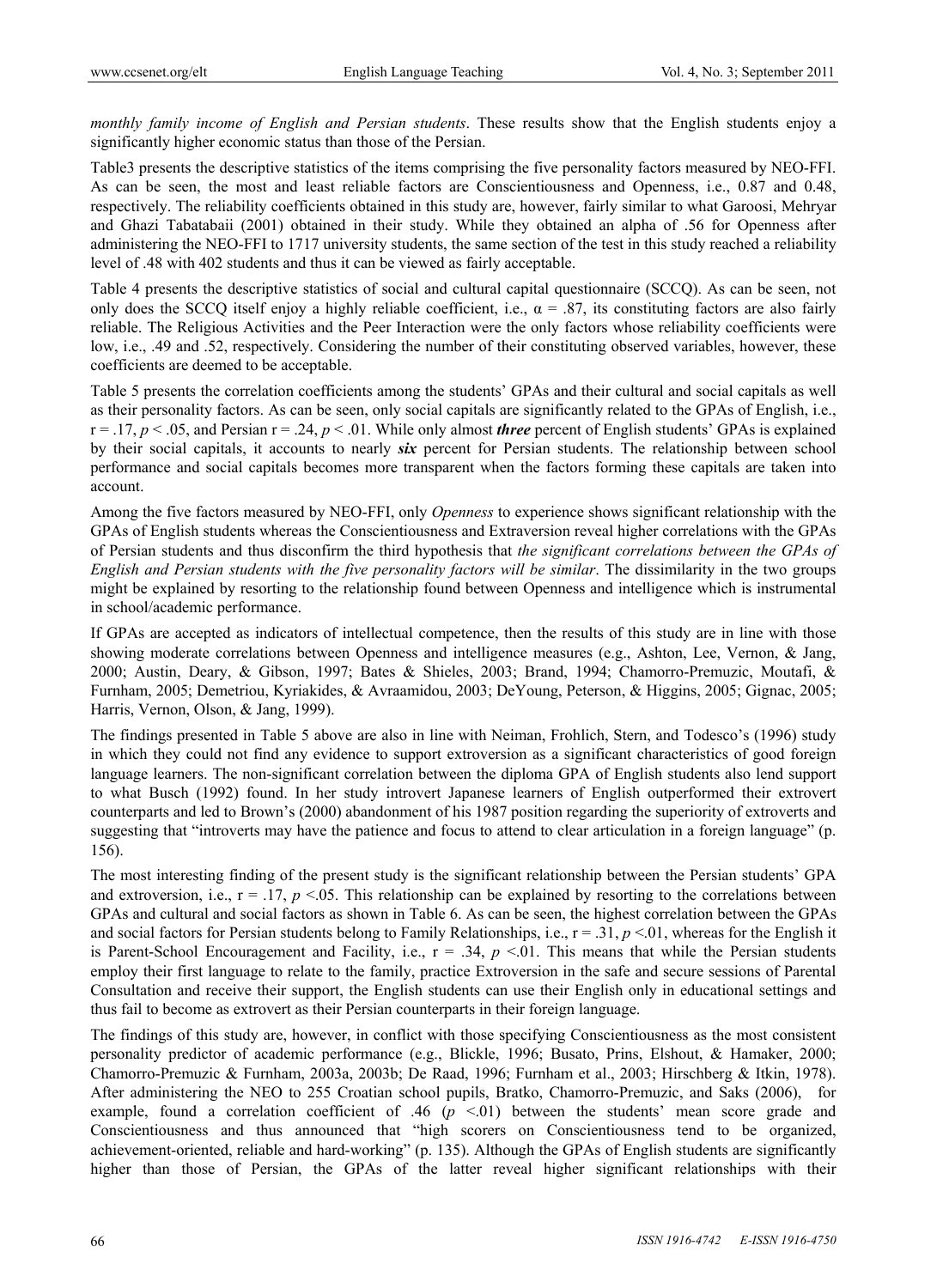conscientiousness, indicating that learning a foreign language help students become more organized, achievement-oriented, reliable and hard-working than those students who study only their second/native languages.

Table 7 presents the correlation coefficients among the social and cultural capitals and the five personality factors. As can be seen, the English students' *cultural* capitals correlate only with Openness,  $r = .41$ ,  $p < .01$ , whereas for the Persian they show significant relationships not only with Openness,  $r = .17$ ,  $p < .05$ , but also with Neuroticism, r  $=$ .19, *p* <.05, and Extraversion, r = .33, *p* <.01, highlighting the fact that Persian students utilize the same capitals to overcome Neuroticism through Extraversion.

The instrumental rather than personal basis of Persian students' Openness is further supported by the fact that their Literacy, a cultural factor, shows significant and positive correlations with Agreeableness,  $r = .20$ ,  $p < .01$ , and Extraversion,  $r = .21$ ,  $p < .01$ , as shown in Table 8. As a cultural capital factor, Cultural Activities like visiting museums and theatres, however, correlate significantly only with Openness for both English ( $r = .30$ ,  $p < .01$ ) and Persian (r = .18, *p* <.05) students indicating that cultural activities alone explain *nine* percent of English students' open character but just *three* percent for Persian students and thus disconfirm the fourth hypothesis that *the cultural capitals of English and Persian students will show similar correlations with their personality factors*.

Table 9 presents the correlation coefficients obtained among factors underlying social capitals and personality. As can be seen, among the five personality factors, Conscientiousness is the only trait which shows significant relationship with the eight factors forming the social capitals of both English and Persian students, highlighting the social nature of Conscientiousness. Among the social capital factors, the Parental Consultation explains around ten percent of English ( $r = .32$ ,  $p < .01$ ) and Persian ( $r = .31$ ,  $p < .01$ ) students' Conscientiousness and thus highlights the important role of parents in forming their children's personality and success in higher education.

Openness is the second personality factor which shows a significant relationship only with the Parent-School Encouragement and Facility for Persian and English students,  $r = .22$ ,  $p < .01$  and  $r = .16$ ,  $p < .05$ , respectively. However, Neuroticism, Extraversion and Agreeableness reveal different relationships with the Persian and English students' social capitals. While neuroticism shows the highest significant and negative relationship with Extracurricular Activities for English students,  $r = -.26$ ,  $p < .01$ , Family Relationship does the same for Persian students,  $r = -29$ ,  $p < 01$ . Similarly, Extraversion correlates the highest with Family Relationship for Persian students,  $r = 0.34$ ,  $p < 0.01$ , whereas it reveals almost the same degree of relationship with Extracurricular Activities for English students,  $r = .33$ ,  $p < .01$ .

Although the present study does not address the family structure of participants directly, the monthly family income may indirectly show that both parents of English students might be working and thus their parents could not spend as much time as the Persian parents did with their children. Having less contact with their parents might have given the opportunity to the English students to spend more time on their Extracurricular Activities and employ them to overcome their Neuroticism.

And finally, Agreeableness reveals the highest significant relationship with Family Relationships for the Persian students,  $r = .32$ ,  $p < .01$  whereas for English students it has the highest correlation coefficient with Religious Activities,  $r = .23$ ,  $p < .01$ , providing further support for the fact that foreign language learners employ means other than their first language to achieve Agreeableness in their society. These results, therefore, disconfirm the fifth hypothesis that *the social capitals of English and Persian students will show similar correlations with their personality factors*. English and Persian students employ different social factors to cope with Neuroticism and establish interpersonal relationships with others.

# **4. Conclusion**

School performance demonstrates itself best in grade point averages obtained upon graduation from high school and plays a significant role in the graduates' being admitted to the fields of English as a foreign language and Persian as a first/second language in universities of Mashhad, Iran. High performers prefer to study the former as a result of interactions among many factors among which cultural, social and personality revealed some significant relationships in this study. The self-reported monthly family income of the students who study English was also significantly higher than the Persian and seems to be contributing to the difference observed in the relationships between the cultural, social, and personality factors.

While extracurricular activities, for example, help English students overcome neuroticism and establish interpersonal relationships with others, family relationships achieve the same function for Persian students and may indirectly indicate the former students' attempt to reach outside world through studying English as a foreign language. English students also employ religious activities to achieve agreeableness as a personality factor whereas Persian students fulfill the same function through family relationships. In other words, the desire to study a foreign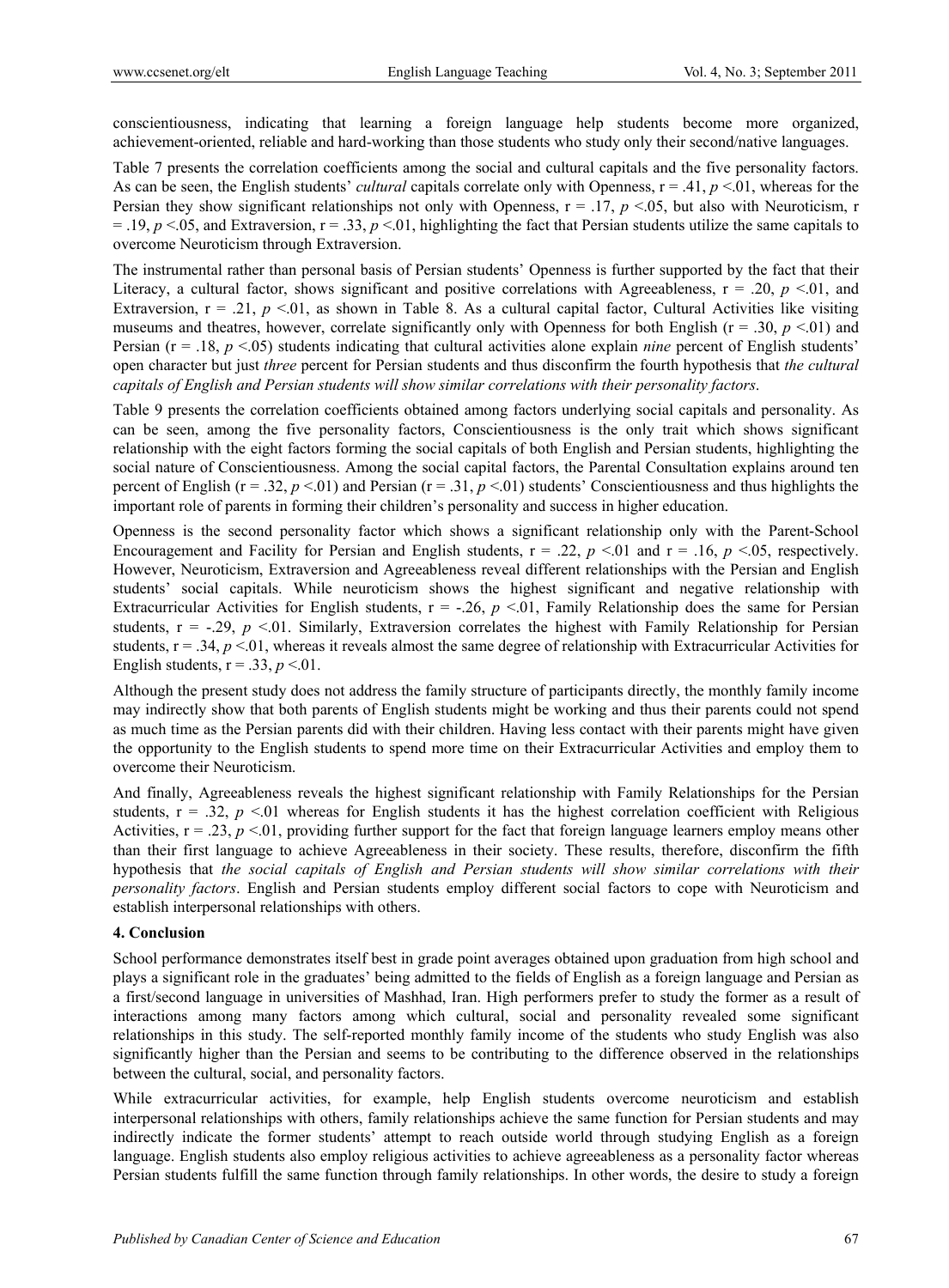language is significantly related to the adoption of different cultural and social factors by the students of English. The students of Persian, however, not only study their language as an academic field in and of itself, they also employ it to satisfy their personality needs.

The participants of this study were at various stages of their tertiary study at undergraduate level. Replicating the study with a more homogeneous sample such as freshmen students in English and Persian chosen from various universities may shed more lights on the relationship between first/second and foreign languages with the learners' social and cultural capitals on the one hand and their personality factors on the other. Studying foreign languages with a more limited number of learners such as French in Iran may help broaden the findings of the present study.

# **References**

Ashton, M. C., Lee, K., Vernon, P. A., & Jang, K. L. (2000). Fluid intelligence, crystallized intelligence, and the openness/intellect factor. *Journal of Research in Personality*, 34, 198–207. doi:10.1006/jrpe.1999.2276, http://dx.doi.org/10.1006/jrpe.1999.2276

Austin, E. J., Deary, I. J., & Gibson, G. J. (1997). Interactions between intelligence and personality: three hypotheses tested. *Intelligence*, 25, 49–70. doi:10.1016/S0160-2896(97)90007-6, http://dx.doi.org/10.1016/S0160-2896(97)90007-6

Bar-On, R. (1997). *Bar-On emotional quotient inventory*: *User's manual*. Toronto: Multi-Health Systems.

Bates, T. C., & Shieles, A. (2003). Crystallized intelligence as a product of speed and drive for experience: the relationship of inspection time and openness to g and Gc. *Intelligence*, 31, 275–287. doi:10.1016/S0160-2896(02)00176-9, http://dx.doi.org/0.1016/S0160-2896(02)00176-9

Blickle, G. (1996). Personality traits, learning strategies, and performance. *European Journal of Personality*, 10, 337–352.doi:10.1002/(SICI)1099-0984(199612)10:5<337::AID-PER258>3.0.CO;2-7, http://dx.doi.org/10.1002/(SICI)1099-0984(199612)10:5<337::AID-PER258>3.0.CO;2-7

Brand, C. R. (1994). Open to experience-closed to intelligence: why the ''Big Five'' are really the ''comprehensive six''. *European Journal of Personality*, 8, 299–310. doi:10.1002/per.2410080407, http://dx.doi.org/10.1002/per.2410080407

Bratko, D., Chamorro-Premuzic, T., & Saks, Z. (2006). Personality and school performance: Incremental validity of self- and peer-ratings over intelligence. *Personality and Individual Differences*, *41*, 131-142. doi:10.1016/j.paid.2005.12.015, http://dx.doi.org/10.1016/j.paid.2005.12.015

Brown, D. (1987). *Principles of Language Learning & Language Teaching*. Englewood Cliffs: Prentice Hall.

Brown, D. (2000). *Principles of Language Learning & Language Teaching (4th ed.)*. NY: Pearson Education

Busato, V. V., Prins, F. J., Elshout, J. J., & Hamaker, C. (2000). Intellectual ability, learning style, achievement motivation and academic success of psychology students in higher education. *Personality and Individual Differences*, 29, 1057–1068. doi:10.1016/S0191-8869(99)00253-6, http://dx.doi.org/10.1016/S0191-8869(99)00253-6

Busch, D. (1982). Introversion-extroversion and the EFL proficiency of Japanese students. *Language Learning*, 32, 109-132. doi:10.1111/j.1467-1770.1982.tb00521.x, http://dx.doi.org/10.1111/j.1467-1770.1982.tb00521.x

Chamorro-Premuzic, T., & Furnham, A. (2003a). Personality predicts academic performance: evidence from two longitudinal studies on British University students. *Journal of Research in Personality*, 37, 319–338. doi:10.1016/S0092-6566(02)00578-0, http://dx.doi.org/10.1016/S0092-6566(02)00578-0

Chamorro-Premuzic, T., & Furnham, A. (2003b). Personality traits and academic exam performance. *European Journal of Personality*, 17, 237–250. doi:10.1002/per.473, http://dx.doi.org/10.1002/per.473

Chamorro-Premuzic, T., Moutafi, J., & Furnham, A. (2005). The relationship between personality traits, subjectively assessed, and fluid intelligence. *Personality and Individual Differences*, 38, 1517–1528. doi:10.1016/j.paid.2004.09.018, http://dx.doi.org/10.1016/j.paid.2004.09.018

Costa, P. T., Jr., & McCrae, R. R. (1992). *Revised NEO personality inventory (NEO-PI-R) and NEO five-factor inventory (NEO-FFI): professional manual*. Odessa: Psychological Assessment Resources.

Demetriou, A., Kyriakides, L., & Avraamidou, C. (2003). The missing link in the relations between intelligence and personality. *Journal of Research in Personality*, 37, 547–581. doi:10.1016/S0092-6566(03)00048-5, http://dx.doi.org/10.1016/S0092-6566(03)00048-5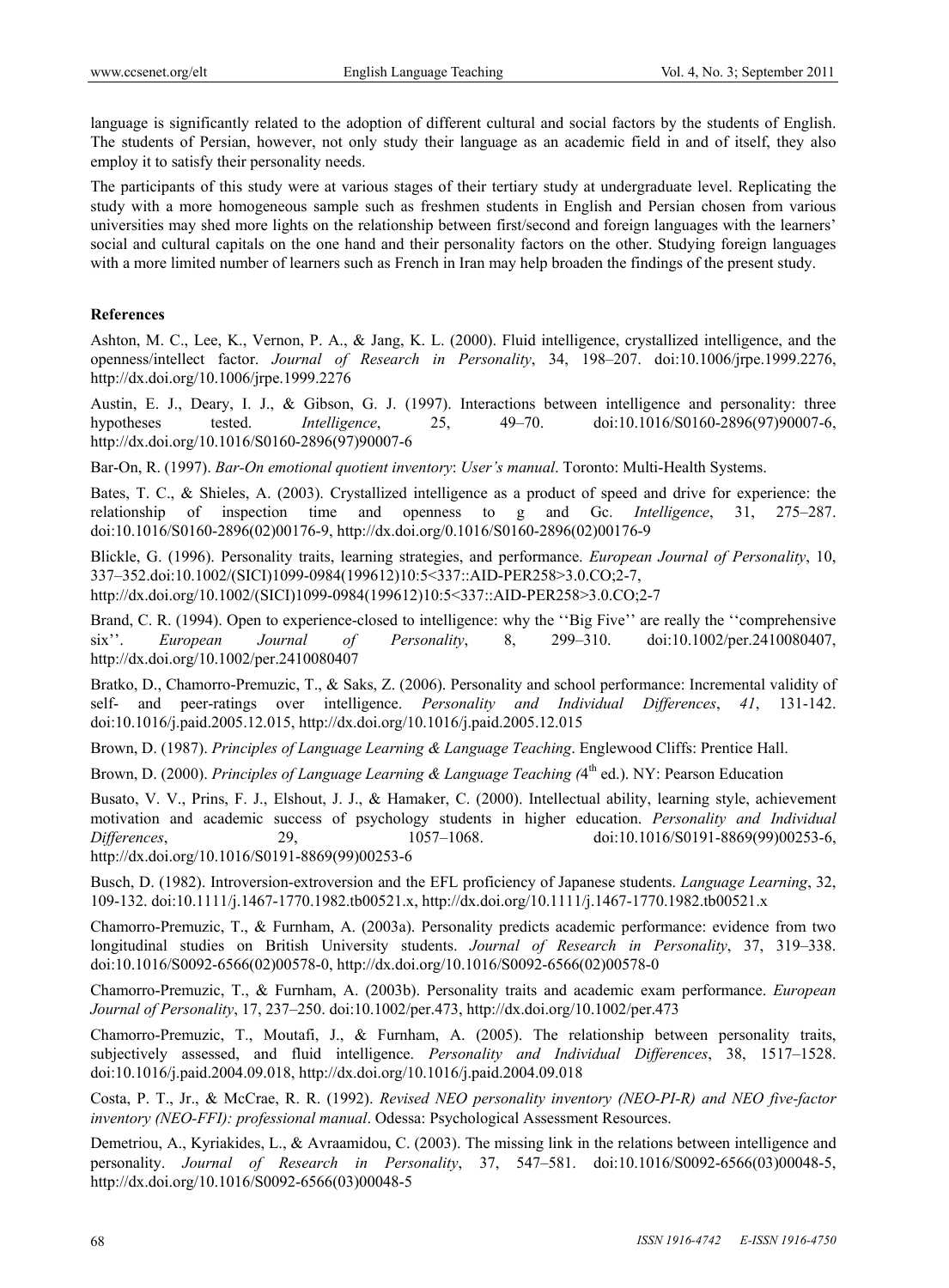De Raad, B. (1996). Personality traits in learning and education. *European Journal of Personality*, 10, 185–200. doi:10.1002/(SICI)1099-0984(199609)10:3<185::AID-PER256>3.0.CO;2-M,

http://dx.doi.org/0.1002/(SICI)1099-0984(199609)10:3<185::AID-PER256>3.0.CO;2-M

DeYoung, C. G., Peterson, J. B., & Higgins, D. M. (2005). Sources of openness/intellect: cognitive and neuropsychological correlates of the fifth factor of personality. *Journal of Personality*, 73, 825–858. doi:10.1111/j.1467-6494.2005.00330.x, http://dx.doi.org/10.1111/j.1467-6494.2005.00330.x

Dika, S. L., Singh, K. (2002). Applications of social capital in educational literature: A critical synthesis. *Review of Educational Research*, 72 (1), 31-60. doi:10.3102/00346543072001031, http://dx.doi.org/10.3102/00346543072001031

Eysenck, H. J. & Eysenck, M.W. (1985) *Personality and Individual Differences*: A Natural Science Approach. London: Plenum Press.

Eysenck, H. J. & Eysenck, S. B. G. (1992) *Eysenck Personality Inventory*. London: Hodder & Stoughton.

Furnham, A., Chamorro-Premuzic, T., & McDougall, F. (2003). Personality, cognitive ability, and beliefs about intelligence as predictors of academic performance. *Learning and Individual Differences*, 14, 47–64. doi:10.1016/j.lindif.2003.08.002, http://dx.doi.org/10.1016/j.lindif.2003.08.002

Garoosi, M. T., Mehryar, A. H., & Ghazi Tabatabaii, M. (2001). Application of the NEO- PI- R test and analytic evaluation of its characteristics and factorial structure among Iranian University students. *Journal of Humanities (Alzahra University), 11(39)*, 173-198.

Gignac, G. E. (2005). Openness to experience, general intelligence and crystallized intelligence: a methodological extension. *Intelligence*, 33, 161–167. doi:10.1016/j.intell.2004.11.001, http://dx.doi.org/10.1016/j.intell.2004.11.001

Harris, J., Vernon, P., Olson, J., & Jang, K. (1999). Self-rated personality and intelligence: a multivariate genetic analysis. *European Journal of Personality*, 13, 121–128. doi:10.1002/(SICI)1099-0984(199903/04)13:2<121::AID-PER324>3.0.CO;2-U, http://dx.doi.org/0.1002/(SICI)1099-0984(199903/04)13:2<121::AID-PER324>3.0.CO;2-U

Hendriks, A. A. J., Hofstee, W. K. B., & De Raad, B. (1999). The five-factor personality inventory (FFPI). *Personality and Individual Differences*, 27, 307–325. doi:10.1016/S0191-8869(98)00245-1, http://dx.doi.org/10.1016/S0191-8869(98)00245-1

Hirschberg, N., & Itkin, S. (1978). Graduate student success in psychology. *American Psychologist*, 33, 1083–1093. doi:10.1037/0003-066X.33.12.1083, http://dx.doi.org/10.1037/0003-066X.33.12.1083

Hosseini, A., Mehryar, A. & Razavi, (1973). Extraversion, neuroticism and psychoticism as measured by Eysenck's inventories in Iran. *The Journal of Genetic Psychology*, 122, 197-205.

Khodadady, E., & Zabihi, R. (2011). Social and cultural capital: Underlying factors and their relationship with the school achievement of Iranian university students. *International Education Studies*, 4(2), 63-71. doi:10.5539/ies.v4n2p63

Kiany, G. R. (1998). English proficiency & academic achievement in relation to extraversion-introversion: A preliminary study. *International Journal of Applied Linguistics*, *8*(1), 113-130. doi:10.1111/j.1473-4192.1998.tb00123.x, http://dx.doi.org/10.1111/j.1473-4192.1998.tb00123.x

Lareau, A., & Weininger, E. B. (2003). Cultural capital in educational research: A critical assessment. *Theory and Society, 32,* 567-606. doi:10.1023/B:RYSO.0000004951.04408.b0, http://dx.doi.org/10.1023/B:RYSO.0000004951.04408.b0

Neiman, N., Frohlich, M., Stern, H. H., & Todesco, A. (1996). *The good language learner*. Clevedon, UK: Multilingual Matters.

Nikjoo, N. (1982). *Factorial Structure of the EPQ in Iran*. Unpublished Ph.D. thesis, University of Ulster.

Petrides, K. V., Chamorro-Premuzic, T., Frederickson, N., & Furnham, A. (2005). Explaining individual differences in scholastic behavior and achievement. *British Journal of Educational Psychology*, 17, 239–255. doi:10.1348/000709904X24735, http://dx.doi.org/10.1348/000709904X24735

Skehan, P. (1989). *Individual Differences in Second Language Learning*. London: Edward Arnold.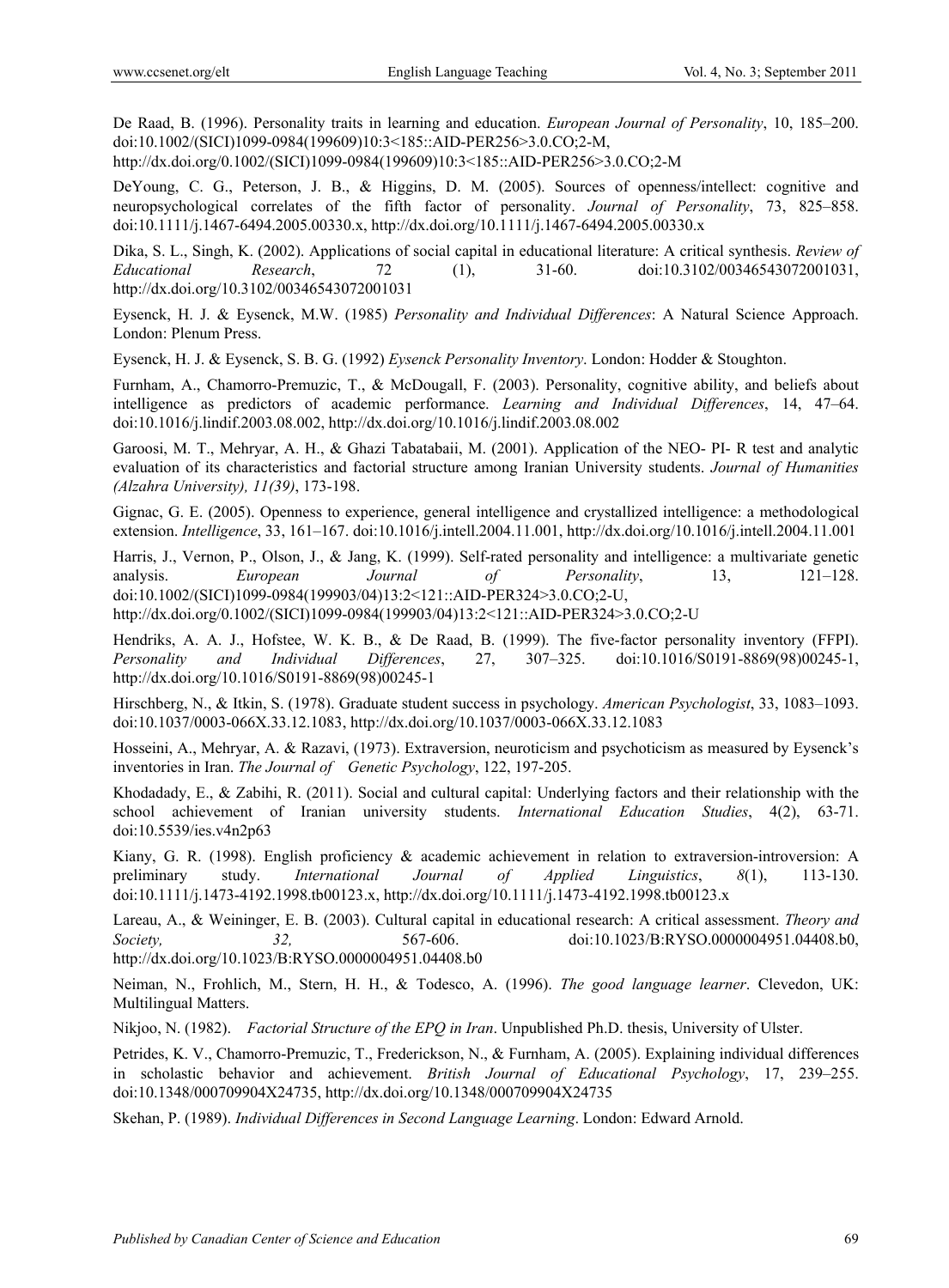| N <sub>0</sub>          | <b>Item</b>                                            | <b>Always</b> | <b>Usually</b> | Often | <b>Sometimes</b> | Seldom | <b>Never</b> |
|-------------------------|--------------------------------------------------------|---------------|----------------|-------|------------------|--------|--------------|
| $\mathbf{1}$            | I enjoy reading literature.                            |               |                |       |                  |        |              |
| $\overline{c}$          | I know all famous music composers.                     |               |                |       |                  |        |              |
| $\overline{\mathbf{3}}$ | I know a lot about literature.                         |               |                |       |                  |        |              |
| $\overline{4}$          | I frequently visit museums and theaters.               |               |                |       |                  |        |              |
| 5                       | I frequently borrow/buy books.                         |               |                |       |                  |        |              |
| 6                       | I enjoy reading (in general).                          |               |                |       |                  |        |              |
| $\overline{7}$          | When a child, my parents regularly encouraged me       |               |                |       |                  |        |              |
|                         | to read.                                               |               |                |       |                  |        |              |
| 8                       | We have lots of books at home.                         |               |                |       |                  |        |              |
| 9                       | I used to take or art or music classes outside school. |               |                |       |                  |        |              |
| 10                      | My mother used to get involved in my primary           |               |                |       |                  |        |              |
|                         | schooling.                                             |               |                |       |                  |        |              |
| 11                      | I like to get involved in activities designed for      |               |                |       |                  |        |              |
|                         | young people.                                          |               |                |       |                  |        |              |
| 12                      | I usually get involved in religious activities in      |               |                |       |                  |        |              |
|                         | mosques.                                               |               |                |       |                  |        |              |
| 13                      | My parents usually get involved in my daily            |               |                |       |                  |        |              |
|                         | activities.                                            |               |                |       |                  |        |              |
| 14                      | My parents used to help me with my homework            |               |                |       |                  |        |              |
|                         | regularly.                                             |               |                |       |                  |        |              |
| 15                      | My mom used to attend school meetings regularly.       |               |                |       |                  |        |              |
| 16                      | I feel I have a strong help network for my activities. |               |                |       |                  |        |              |
| 17                      | I see my friends weekly.                               |               |                |       |                  |        |              |
| 18                      | I had excellent schools with high quality.             |               |                |       |                  |        |              |
| 19                      | I am highly proficient in using language.              |               |                |       |                  |        |              |
| $20\,$                  | At home, my parents keep track of my progress.         |               |                |       |                  |        |              |
| 21                      | My parents know where I am, what I do.                 |               |                |       |                  |        |              |
| 22                      | My parents used to have a regular connection with      |               |                |       |                  |        |              |
|                         | my school.                                             |               |                |       |                  |        |              |
| 23                      | My parents know the parents of my friends.             |               |                |       |                  |        |              |
| 24                      | I used to participate in school activities regularly.  |               |                |       |                  |        |              |
| 25                      | I used to participate in extracurricular activities.   |               |                |       |                  |        |              |
| 26                      | My parents used to monitor my homework                 |               |                |       |                  |        |              |
|                         | regularly.                                             |               |                |       |                  |        |              |
| 27                      | I usually talk about job/education with family.        |               |                |       |                  |        |              |
| 28                      | I usually talk about job/education with other adults.  |               |                |       |                  |        |              |
| 29                      | My parents had a say in school policy.                 |               |                |       |                  |        |              |
| 30                      | I feel I have strong ties with my peers.               |               |                |       |                  |        |              |
| 31                      | My parents have strong ties with each other.           |               |                |       |                  |        |              |
| 32                      | We have an intimate home environment.                  |               |                |       |                  |        |              |

# Appendix: Social and Cultural Capital Questionnaire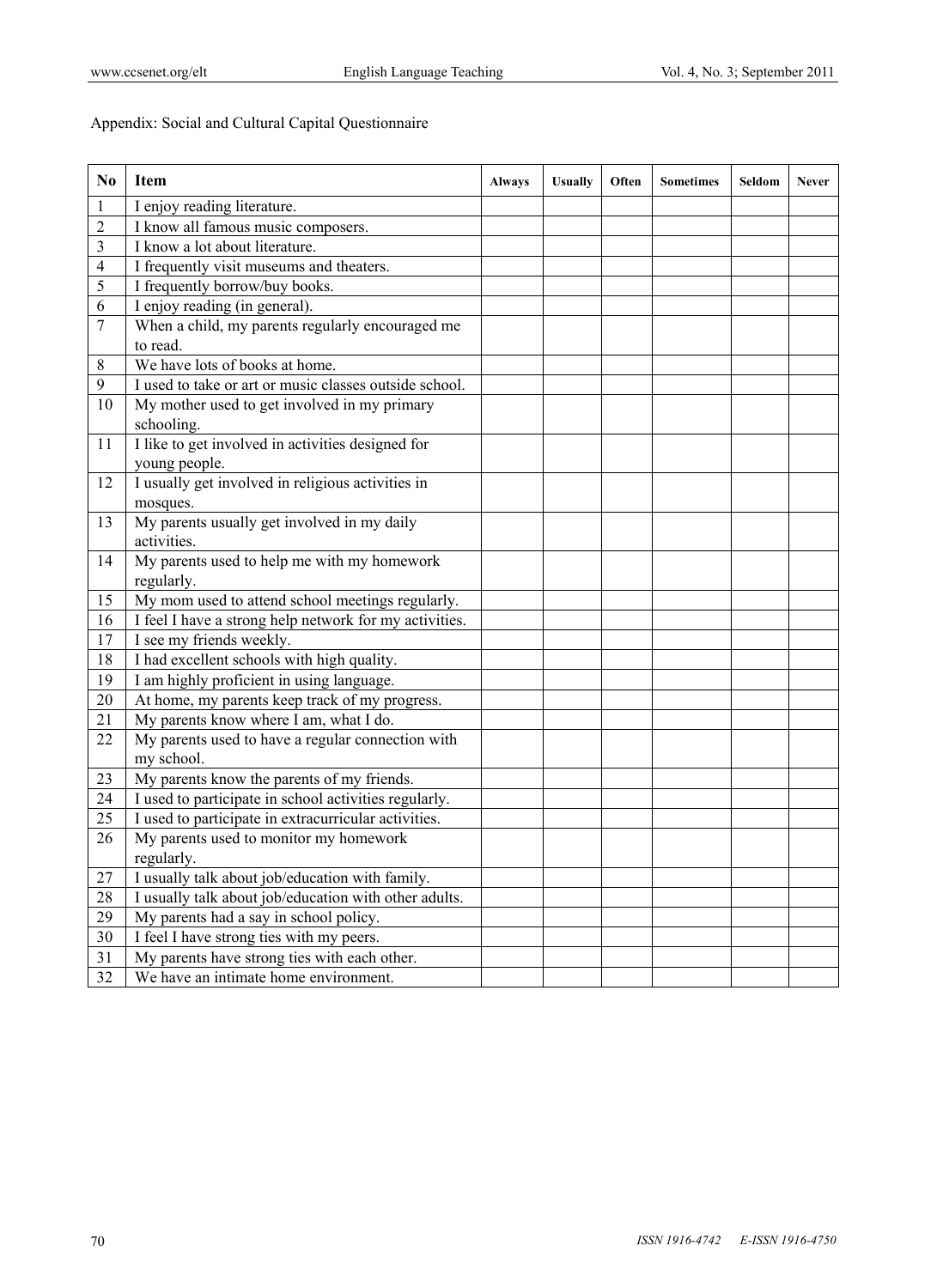| Capitals | N <sub>0</sub> | Factors extracted by Khodadady and Zabihi (2011) | <b>Items</b>           |
|----------|----------------|--------------------------------------------------|------------------------|
| Cultural |                | Literacy                                         | $1,3,5$ and 6          |
|          | 8              | <b>Cultural Activities</b>                       | 2,3,4 and 9            |
|          | $\overline{2}$ | <b>Parental Consultation</b>                     | 20, 21, 23, 26, 27, 28 |
|          | 3              | Family-School Interaction                        | 10, 15, 22, 26         |
|          | 4              | <b>Family Support</b>                            | 13, 14, 16, 20, 22     |
| Social   | 5              | <b>Extracurricular Activities</b>                | 24, 25                 |
|          | 6              | Family Relationship                              | 31, 32                 |
|          |                | Parent-School Encouragement and Facility         | 7, 8, 18, 19, 20       |
|          | 9              | Peer Interaction                                 | 16, 17, 30             |
|          | 10             | Religious Activities                             | 11, 12                 |

|  |  | Table 1. Items forming the factors underling the cultural and social capitals |  |  |
|--|--|-------------------------------------------------------------------------------|--|--|
|  |  |                                                                               |  |  |

Table 2. Descriptive statistics of the GPAs and monthly family income

|         | Grade Point Average |       |                |                    |     | Monthly Family Income |                   |                    |  |  |  |
|---------|---------------------|-------|----------------|--------------------|-----|-----------------------|-------------------|--------------------|--|--|--|
| Majors  | N                   | Mean  | Std. Deviation | Std. Error<br>Mean | N   | Mean in tomans        | Std.<br>Deviation | Std. Error<br>Mean |  |  |  |
| Persian | 167                 | 16.66 | 1.895          | .147               | 135 | 687330                | 515.700           | 44.384             |  |  |  |
| English | 219                 | 17.45 | 1.551          | .105               | 194 | 911860                | 817.705           | 58.708             |  |  |  |

Table 3. Descriptive statistics of the NEO FFI (Persian version)

| <b>Personality Factors</b> | N   | #<br>of<br>items | Mean   | Std.<br>Deviation | Alpha | Alpha (Garoosi, Mehrya &<br>Ghazi Tabatabaii) |
|----------------------------|-----|------------------|--------|-------------------|-------|-----------------------------------------------|
| Neuroticism                | 402 | 12               | 22.05  | 7.898             | .83   | .86                                           |
| Extraversion               | 402 | 12               | 28.57  | 6.437             | .75   | .73                                           |
| <b>Openness</b>            | 402 | 12               | 27.59  | 4.836             | .48   | .56                                           |
| Agreeableness              | 402 | 12               | 30.72  | 5.525             | .65   | .68                                           |
| Conscientiousness          | 402 | 12               | 32.43  | 6.426             | .79   | .87                                           |
| <b>NEO</b>                 | 402 | 60               | 141.35 | 12.883            | .81   | .86                                           |

Table 4. Descriptive statistics of social and cultural capital questionnaire (SCCQ)

| Capitals | Factors                                     | N   | $#$ of items | Mean   | <b>Std.</b> Deviation | Alpha |
|----------|---------------------------------------------|-----|--------------|--------|-----------------------|-------|
| Cultural | Literacy                                    | 402 | 4            | 17.55  | 4.036                 | .79   |
|          | <b>Cultural Activities</b>                  | 402 | 4            | 12.63  | 4.077                 | .65   |
|          | <b>Parental Consultation</b>                | 402 | 6            | 25.53  | 5.840                 | .79   |
|          | Family-School Interaction                   | 402 | 4            | 15.97  | 4.869                 | .79   |
|          | <b>Family Support</b>                       | 402 |              | 24.31  | 6.938                 | .80   |
|          | <b>Extracurricular Activities</b>           | 402 | C            | 7.01   | 2.687                 | .88   |
| Social   | Family Relationship                         | 402 | 2            | 10.08  | 2.338                 | .68   |
|          | Parent-School Encouragement<br>and Facility | 402 | 5            | 22.84  | 4.806                 | .71   |
|          | Peer Interaction                            | 402 | 3            | 12.21  | 2.876                 | .52   |
|          | Religious Activities                        | 402 | 2            | 6.66   | 2.392                 | .49   |
|          | <b>SCCO</b>                                 | 402 | 32           | 122.81 | 19.578                | .87   |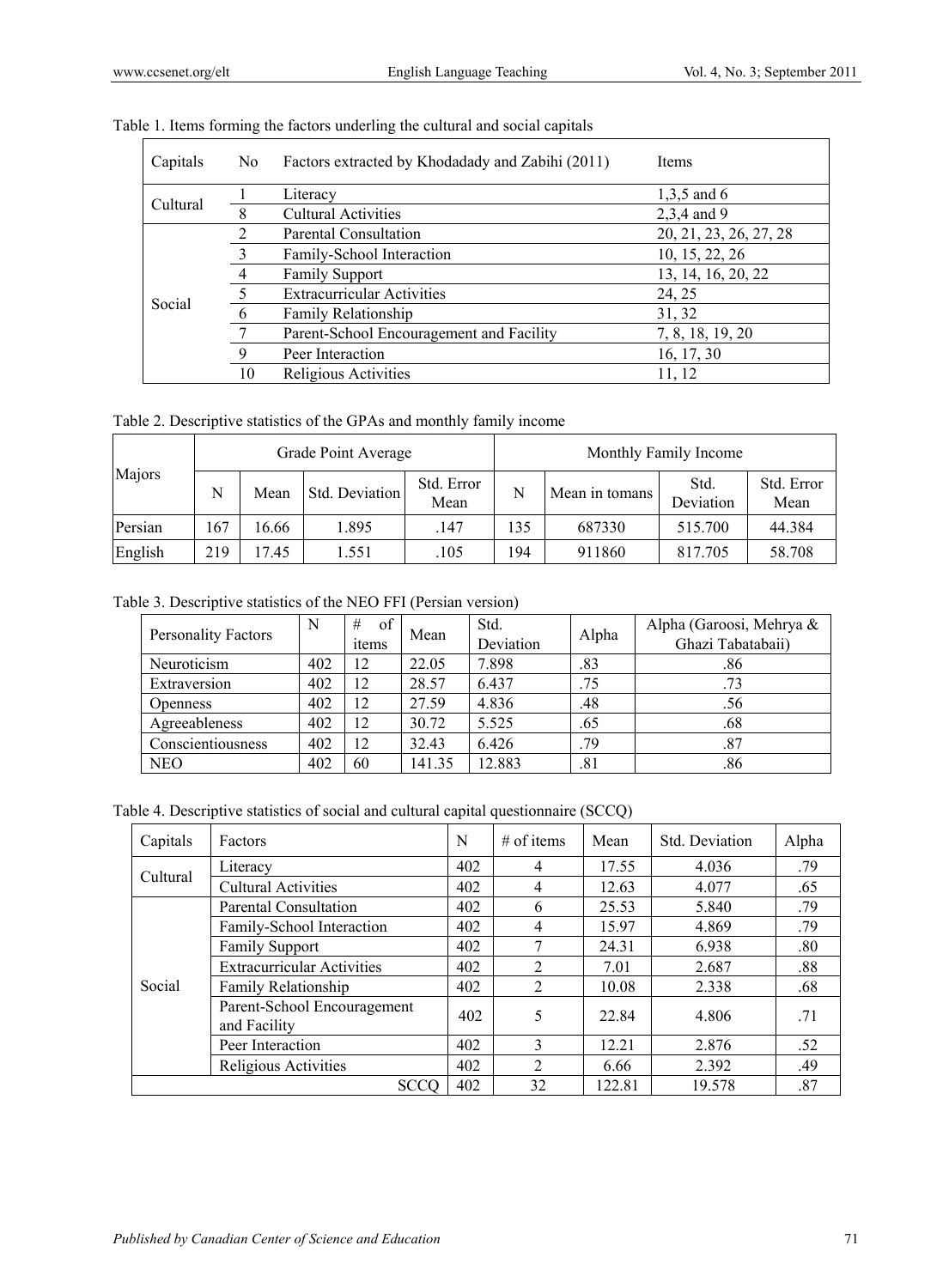| $\alpha$ наversion (E), Openness (O), Agreeableness (A) and Conselentiousiless (C) factors |         |             |            |         |        |             |         |           |           |  |
|--------------------------------------------------------------------------------------------|---------|-------------|------------|---------|--------|-------------|---------|-----------|-----------|--|
| Majors                                                                                     | CC      | SC          | <b>SCC</b> | N       | Е      |             | А       | C         | NEO-FFI   |  |
| English                                                                                    | .128    | $.167*$     | $.185***$  | .001    | .016   | $.152*$     | .084    | .131      | $.176***$ |  |
| Persian                                                                                    | $-.095$ | $244$ **    | $174*$     | $-.038$ | $174*$ | .048        | .101    | $.214***$ | $.224***$ |  |
| English and Persian                                                                        | .052    | $.190^{**}$ | $.176***$  | $-.044$ | .086   | $.150^{**}$ | $.103*$ | $.158***$ | $.198***$ |  |

| Table 5. Correlation coefficients among the students' diploma GPAs, SCCQ, NEO and its Neuroticism (N) |
|-------------------------------------------------------------------------------------------------------|
| Extraversion $(E)$ , Openness $(O)$ , Agreeableness $(A)$ and Conscientiousness $(C)$ factors         |

\*\* Correlation is significant at the 0.01 level (2-tailed).

\* Correlation is significant at the 0.05 level (2-tailed).

# Table 6. Correlations among Persian students' GPAs ( $n = 167$ ) and cultural and social factors

|               | <b>Cultural Factors</b> |          | <b>Social Factors</b>                           |                      |                     |                                              |              |                                                |                     |                         |  |
|---------------|-------------------------|----------|-------------------------------------------------|----------------------|---------------------|----------------------------------------------|--------------|------------------------------------------------|---------------------|-------------------------|--|
| Major         | Literacy                | Cultural | Parental<br>Activities Consultation Interaction | Family-School Family |                     | Extracurricular Family<br>Support Activities | Relationship | Parent-School<br>Encouragement<br>and Facility | Peer<br>Interaction | Religious<br>Activities |  |
| English .114  |                         | .088     | $1.214$ **                                      | .026                 | $.141$ <sup>*</sup> | .049                                         | .120         | $.340**$                                       | $-.028$             | .013                    |  |
| Persian -.074 |                         | $-139$   | $294^{**}$                                      | 121                  | $1.209$ **          | .033                                         | $.308***$    | $.294***$                                      | .052                | .024                    |  |

\*\* Correlation is significant at the 0.01 level (2-tailed).

\* Correlation is significant at the 0.05 level (2-tailed).

| Groups                       | Capitals        | Neuroticism          | Extraversion | <b>Openness</b> | Agreeableness | Conscientiousness |
|------------------------------|-----------------|----------------------|--------------|-----------------|---------------|-------------------|
|                              | Cultural        | $-.161$ **           | .073         | $.377***$       | .029          | .080              |
| English and<br>Persian (402) | Social          | $-.193$ **           | $.344$ **    | .029            | $.198***$     | $.334***$         |
|                              | Cultural Social | $-.217***$           | $.312***$    | $.158***$       | $.174$ **     | $.305***$         |
|                              | Cultural        | $-126$               | $-.007$      | $.410^{**}$     | $-.038$       | .079              |
| English $(230)$              | Social          | $-.228$ **           | $.356^{**}$  | $-.042$         | $.223$ **     | $.345$ **         |
|                              | Cultural Social | $-.235***$           | $.289$ **    | .118            | $.168*$       | $.313***$         |
|                              | Cultural        | $-.187*$             | $.208***$    | $.289$ **       | .122          | .091              |
| Persian $(172)$              | Social          | $-.164$ <sup>*</sup> | $.331$ **    | $.166*$         | $.174*$       | $.319$ **         |
|                              | Cultural Social | $-.198$ **           | $.344$ **    | $.231$ **       | $.185*$       | $.297**$          |

Table 7. Correlation coefficients among the social and cultural capitals and the five personality factors

\*\* Correlation is significant at the 0.01 level (2-tailed).

\* Correlation is significant at the 0.05 level (2-tailed).

Table 8. Correlation coefficients among cultural capital and personality factors

| Cultural capital<br>factors | Majors          | Neuroticism          | Extraversion | <b>Openness</b> | Agreeableness | Conscientiousness |
|-----------------------------|-----------------|----------------------|--------------|-----------------|---------------|-------------------|
|                             | English (230)   | $-.104$              | $-.034$      | $.407***$       | $-.060$       | .090              |
| Literacy                    | Persian (172)   | $-.184$ <sup>*</sup> | $.210^{**}$  | $.283***$       | $.204***$     | $.160*$           |
| Cultural                    | English $(230)$ | $-.115$              | $-.019$      | $.303***$       | $-.005$       | .034              |
| Activities                  | Persian (172)   | $-.131$              | .119         | $.175*$         | .019          | $-0.019$          |

\*\* Correlation is significant at the 0.01 level (2-tailed).

\* Correlation is significant at the 0.05 level (2-tailed).